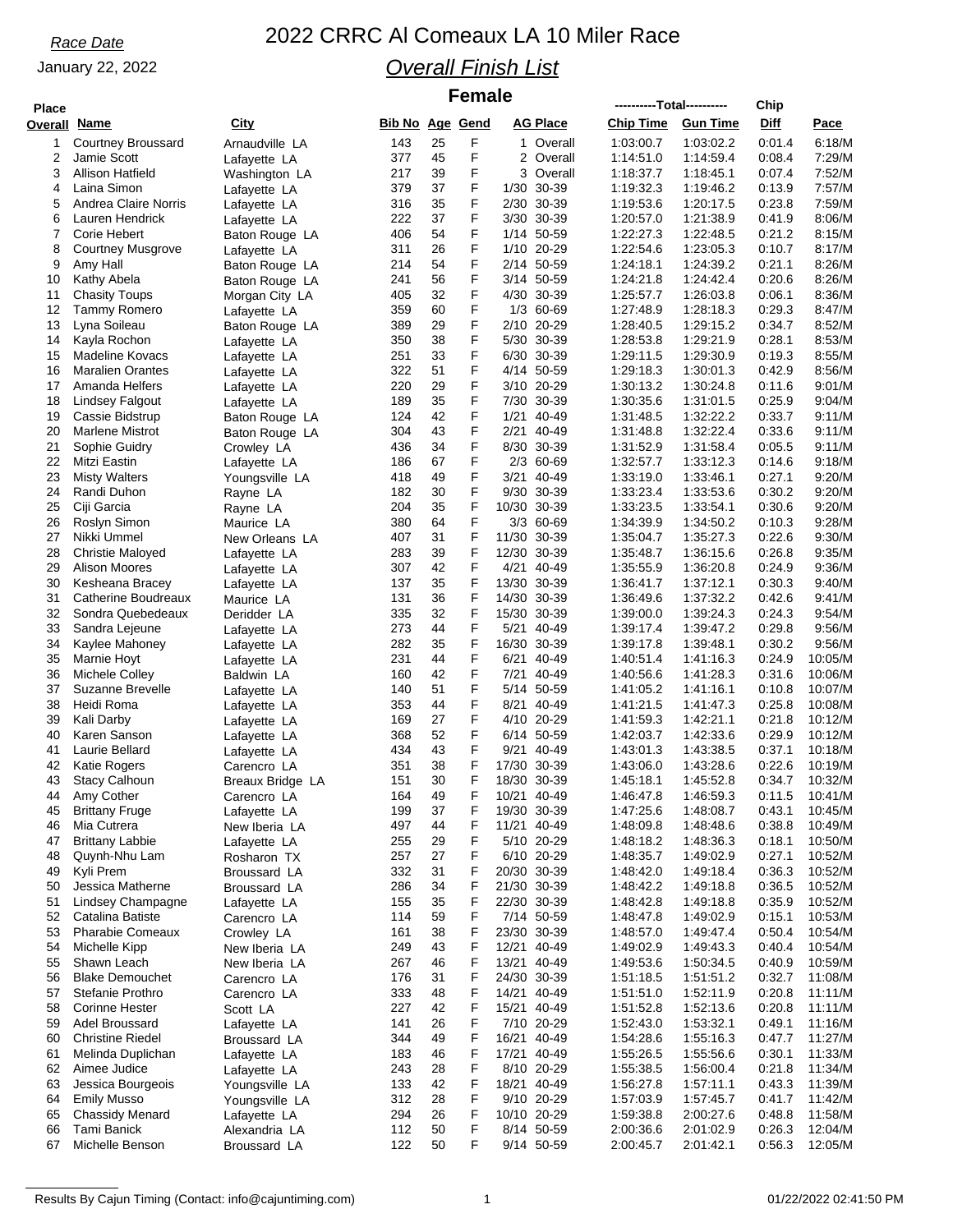January 22, 2022

## *Race Date* 2022 CRRC Al Comeaux LA 10 Miler Race *Overall Finish List*

### $F$ emale

| <b>Place</b> |                          |                     |        | .  |          |       | ----------Total---------- |                  | Chip            |         |         |
|--------------|--------------------------|---------------------|--------|----|----------|-------|---------------------------|------------------|-----------------|---------|---------|
| Overall      | Name                     | <b>City</b>         | Bib No |    | Age Gend |       | <b>AG Place</b>           | <b>Chip Time</b> | <b>Gun Time</b> | Diff    | Pace    |
| 68           | Mary Norris              | New Iberia LA       | 317    | 57 | F        |       | 10/14 50-59               | 2:01:20.7        | 2:02:00.1       | 0:39.3  | 12:08/M |
| 69           | Nathalie Leroux          | New Iberia LA       | 277    | 46 | F        | 19/21 | 40-49                     | 2:02:12.8        | 2:02:59.1       | 0:46.2  | 12:13/M |
| 70           | Simmie Soileau           | Youngsville LA      | 390    | 52 | F        |       | 11/14 50-59               | 2:03:42.0        | 2:04:30.6       | 0.48.6  | 12:22/M |
| 71           | Keidrian Kunkel          | North Charleston SC | 253    | 35 | F        |       | 25/30 30-39               | 2:03:48.3        | 2:04:34.9       | 0.46.6  | 12:23/M |
| 72           | Michelle Musso           | Youngsville LA      | 313    | 55 | F        |       | 12/14 50-59               | 2:05:05.8        | 2:05:47.1       | 0:41.2  | 12:31/M |
| 73           | <b>Thefany Savoy</b>     | Breaux Bridge LA    | 370    | 51 | F        |       | 13/14 50-59               | 2:05:28.8        | 2:05:41.6       | 0:12.8  | 12:33/M |
| 74           | <b>Shantell Dugas</b>    | Lafavette LA        | 181    | 38 | F        |       | 26/30 30-39               | 2:09:50.0        | 2:40:53.2       | 31:03.1 | 12:59/M |
| 75           | <b>Kelein Barrow</b>     | Gonzales LA         | 113    | 39 | F        |       | 27/30 30-39               | 2:14:27.5        | 2:15:35.7       | 1:08.2  | 13:27/M |
| 76           | Alexandra Clark          | Lafayette LA        | 157    | 37 | F        |       | 28/30 30-39               | 2:19:08.6        | 2:19:25.1       | 0:16.4  | 13:55/M |
| 77           | Nieka Brown              | Carencro LA         | 149    | 40 | F        | 20/21 | 40-49                     | 2:20:38.9        | 2:21:12.2       | 0:33.3  | 14:04/M |
| 78           | <b>Ashley Fontenot</b>   | Mamou LA            | 193    | 33 | F        |       | 29/30 30-39               | 2:32:57.3        | 2:33:44.1       | 0:46.7  | 15:18/M |
| 79           | Tammy Broussard          | Maurice LA          | 146    | 50 | F        |       | 14/14 50-59               | 2:44:13.9        | 2:44:58.6       | 0:44.7  | 16:25/M |
| 80           | Danielle Taylor          | Youngsville LA      | 397    | 39 | F        |       | 30/30 30-39               | 2:44:18.1        | 2:45:02.2       | 0.44.1  | 16:26/M |
| 81           | <b>Gabrielle Frazier</b> | Prairieville LA     | 196    | 47 | F        | 21/21 | 40-49                     | 2:47:31.1        | 2:48:04.2       | 0:33.1  | 16:45/M |

Results By Cajun Timing (Contact: info@cajuntiming.com) 2 2 contact: info@cajuntiming.com 2 01/22/2022 02:41:51 PM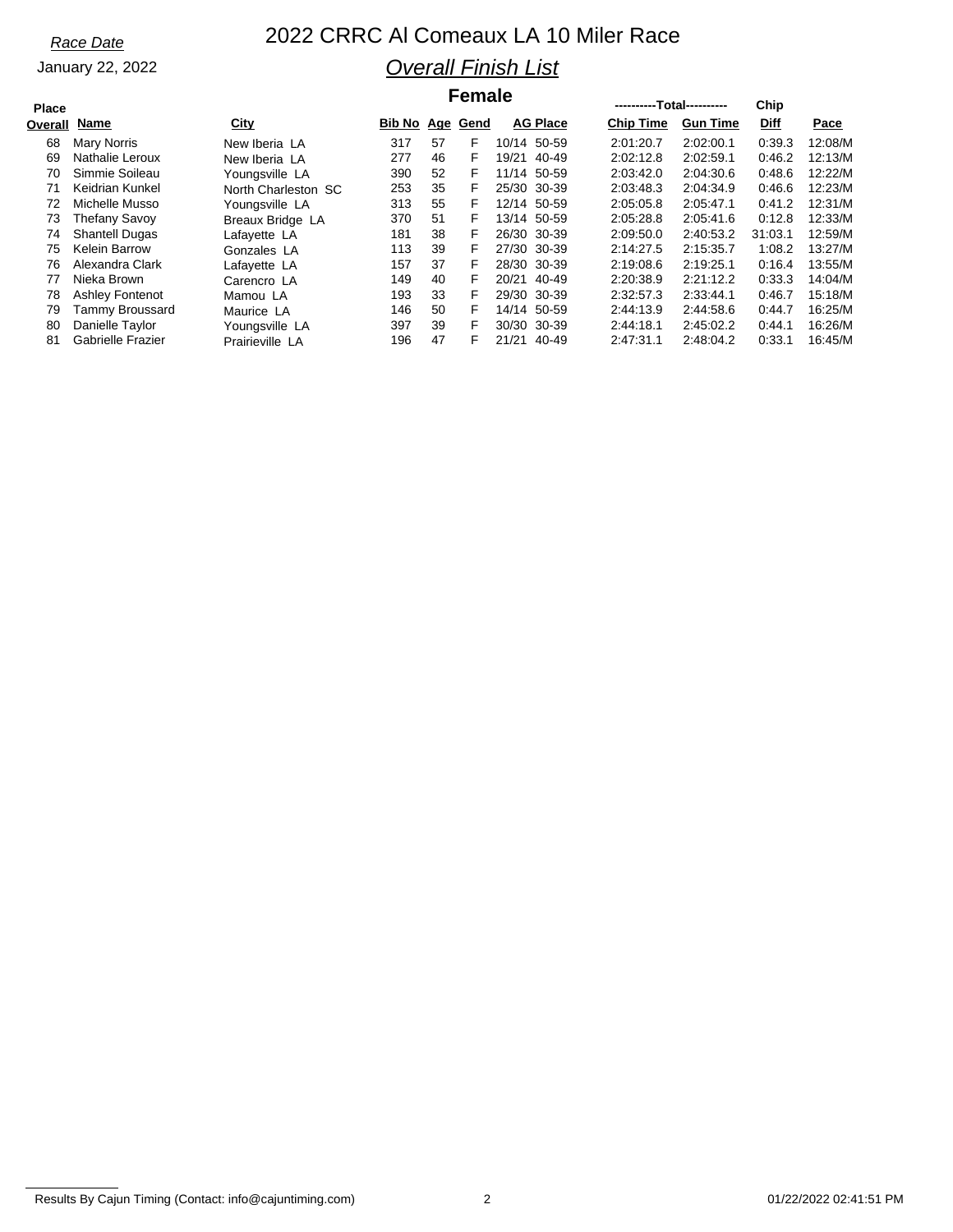### January 22, 2022

## *Race Date* 2022 CRRC Al Comeaux LA 10 Miler Race *Overall Finish List*

| <b>Place</b>        |                                              |                                |                        |          | <b>Male</b> |                             | ----------Total---------- |                        | Chip             |                  |
|---------------------|----------------------------------------------|--------------------------------|------------------------|----------|-------------|-----------------------------|---------------------------|------------------------|------------------|------------------|
| <b>Overall Name</b> |                                              | City                           | <b>Bib No Age Gend</b> |          |             | <b>AG Place</b>             | <b>Chip Time</b>          | <b>Gun Time</b>        | <b>Diff</b>      | Pace             |
| 1                   | Jarrett Leblanc                              | Jennings LA                    | 269                    | 31       | M           | 1 Overall                   | 50:17.8                   | 50:18.6                | 0:00.8           | 5:02/M           |
| 2                   | Aaron Albert                                 | Baton Rouge LA                 | 103                    | 25       | M           | 2 Overall                   | 51:05.1                   | 51:05.9                | 0:00.7           | 5:07/M           |
| 3                   | <b>Brett Olivier</b>                         | Lafayette LA                   | 320                    | 26       | M           | 3 Overall                   | 58:17.7                   | 58:18.6                | 0:00.8           | 5:50/M           |
| 4<br>5              | Colin McCatharn<br><b>Gunther Redlich</b>    | New Orleans LA                 | 288<br>340             | 28<br>28 | M<br>М      | 1/10<br>20-29<br>2/10 20-29 | 58:44.0<br>59:02.2        | 58:45.7<br>59:03.8     | 0:01.7<br>0:01.6 | 5:52/M<br>5:54/M |
| 6                   | Dustin Joubert                               | Eunice LA<br>Nacogdoches TX    | 242                    | 35       | M           | 1/34 30-39                  | 59:10.9                   | 59:12.3                | 0:01.3           | 5:55/M           |
| 7                   | Chris Lapoint                                | Youngsville LA                 | 435                    | 48       | M           | 1/24 40-49                  | 59:47.2                   | 59:50.7                | 0:03.5           | 5:59/M           |
| 8                   | Joshua McClymont                             | Lafayette LA                   | 290                    | 45       | M           | 2/24 40-49                  | 1:01:16.5                 | 1:01:17.2              | 0:00.6           | 6:08/M           |
| 9                   | Jordan Bellow                                | Lafayette LA                   | 118                    | 23       | М           | 3/10 20-29                  | 1:02:36.3                 | 1:02:39.6              | 0:03.3           | 6:16/M           |
| 10                  | Jordan "j.j." Templet                        | Lafayette LA                   | 400                    | 30       | M           | 2/34 30-39                  | 1:03:02.8                 | 1:03:05.5              | 0:02.6           | 6:18/M           |
| 11<br>12            | <b>Andrew Perrin</b><br><b>August Doucet</b> | Lafayette LA                   | 327<br>432             | 46<br>30 | M<br>M      | 3/24 40-49<br>3/34<br>30-39 | 1:06:23.9<br>1:07:38.4    | 1:06:25.8<br>1.07:41.7 | 0.01.8<br>0.03.3 | 6:38/M<br>6:46/M |
| 13                  | <b>Mike Sanders</b>                          | Lafayette LA<br>Lafayette LA   | 367                    | 50       | М           | 1/21 50-59                  | 1:07:52.0                 | 1:07:55.9              | 0:03.9           | 6:47/M           |
| 14                  | <b>Brian Schlesinger</b>                     | Scott LA                       | 372                    | 43       | M           | 4/24 40-49                  | 1:09:02.2                 | 1:09:04.7              | 0:02.4           | 6:54/M           |
| 15                  | <b>Oliver Garber</b>                         | lota LA                        | 203                    | 15       | М           | 1/4 13-19                   | 1:09:45.5                 | 1:09:50.3              | 0:04.7           | 6:59/M           |
| 16                  | <b>Travis Darnell</b>                        | Patterson LA                   | 170                    | 35       | M           | 4/34 30-39                  | 1:09:48.6                 | 1:09:54.4              | 0:05.8           | 6:59/M           |
| 17                  | Steele Russell III                           | Lafayette LA                   | 365                    | 21       | М           | 20-29<br>4/10               | 1:09:51.8                 | 1:09:55.3              | 0:03.5           | 6:59/M           |
| 18<br>19            | Jason Simoneaux<br>Jesse Guillory            | Lafayette LA                   | 381<br>212             | 45<br>43 | M<br>M      | 5/24 40-49<br>6/24 40-49    | 1:09:52.3<br>1:13:06.7    | 1:09:57.1              | 0.04.8<br>0:04.1 | 6:59/M<br>7:19/M |
| 20                  | Nicholas Huber                               | Eunice LA<br>Lafayette LA      | 233                    | 19       | М           | 2/4 13-19                   | 1:13:17.5                 | 1:13:10.8<br>1:13:30.3 | 0:12.7           | 7:20/M           |
| 21                  | John Ahrabi                                  | Lafayette LA                   | 102                    | 15       | М           | 3/4 13-19                   | 1:13:29.8                 | 1:13:32.3              | 0:02.5           | 7:21/M           |
| 22                  | Casey Arceneaux                              | Duson LA                       | 108                    | 42       | M           | 7/24 40-49                  | 1:14:24.1                 | 1:14:33.4              | 0:09.3           | 7:26/M           |
| 23                  | Geoff Jones                                  | Lafayette LA                   | 240                    | 65       | M           | 1/15 60-69                  | 1:14:52.5                 | 1:15:33.1              | 0.40.6           | 7:29/M           |
| 24                  | Michael Garber                               | lota LA                        | 202                    | 45       | M           | 8/24 40-49                  | 1:15:17.1                 | 1:15:22.5              | 0:05.3           | 7:32/M           |
| 25                  | Juan Roman                                   | Lafayette LA                   | 354                    | 54       | М           | 2/21<br>50-59               | 1:15:22.7                 | 1:15:27.2              | 0:04.5           | 7:32/M           |
| 26                  | Jaime Mendoza                                | Lafayette LA                   | 297                    | 48       | M<br>M      | 9/24 40-49                  | 1:15:25.9                 | 1:15:34.6              | 0:08.6           | 7:33/M           |
| 27<br>28            | Lester Bergeron<br>Lorenz Leblanc            | Leonville LA<br>Lafayette LA   | 123<br>271             | 58<br>60 | M           | 3/21<br>50-59<br>2/15 60-69 | 1:15:32.9<br>1:15:33.4    | 1:15:39.7<br>1:15:38.5 | 0.06.8<br>0:05.1 | 7:33/M<br>7:33/M |
| 29                  | <b>Richard Yongue</b>                        | Lafayette LA                   | 430                    | 27       | М           | 5/10 20-29                  | 1:15:50.3                 | 1:15:56.1              | 0:05.8           | 7:35/M           |
| 30                  | Mike Smith                                   | Lafayette LA                   | 385                    | 46       | M           | 10/24 40-49                 | 1:15:58.7                 | 1:16:04.9              | 0:06.2           | 7:36/M           |
| 31                  | <b>Dillon Helfers</b>                        | Lafayette LA                   | 221                    | 31       | M           | 5/34<br>30-39               | 1:16:19.7                 | 1:16:31.3              | 0:11.5           | 7:38/M           |
| 32                  | Kirk Guilbeau                                | Carencro LA                    | 211                    | 54       | M           | 4/21 50-59                  | 1:16:34.7                 | 1:16:44.1              | 0:09.3           | 7:39/M           |
| 33                  | Luigino Ranalletta                           | Youngsville LA                 | 337                    | 33       | M           | 6/34<br>30-39               | 1:16:39.2                 | 1:16:56.5              | 0:17.3           | 7:40/M           |
| 34<br>35            | Jeff Gonsoulin<br><b>Blake Boudreaux</b>     | Lafayette LA                   | 207<br>496             | 41<br>40 | M<br>M      | 11/24 40-49<br>12/24 40-49  | 1:16:48.8<br>1:17:14.3    | 1:16:58.2<br>1:17:56.6 | 0:09.3<br>0:42.3 | 7:41/M<br>7:43/M |
| 36                  | <b>Phillip Smith</b>                         | Lafayette LA<br>Lafayette LA   | 386                    | 30       | M           | 7/34<br>30-39               | 1:17:15.8                 | 1:17:20.8              | 0:04.9           | 7:44/M           |
| 37                  | Benjamin Hetzel                              | Jennings LA                    | 228                    | 39       | М           | 8/34 30-39                  | 1:17:57.4                 | 1:18:00.5              | 0:03.1           | 7:48/M           |
| 38                  | Aaron Cormier                                | Maurice LA                     | 163                    | 36       | M           | 9/34 30-39                  | 1:17:59.9                 | 1:18:14.9              | 0:14.9           | 7:48/M           |
| 39                  | <b>Richard Welichko</b>                      | Ridgway CO                     | 425                    | 38       | M           | 10/34<br>30-39              | 1:18:45.8                 | 1:19:23.4              | 0.37.6           | 7:53/M           |
| 40                  | <b>Corey Fournier</b>                        | Lafayette LA                   | 195                    | 40       | M           | 13/24 40-49                 | 1:18:59.4                 | 1:19:11.1              | 0:11.7           | 7:54/M           |
| 41                  | Lonnie Rogers                                | Carencro LA                    | 352                    | 37       | M           | 11/34<br>30-39              | 1:19:08.9                 | 1:19:32.3              | 0.23.3           | 7:55/M           |
| 42<br>43            | John Hebert<br>Joe Marato                    | Carencro LA                    | 218<br>187             | 66<br>60 | М<br>М      | 3/15 60-69<br>4/15 60-69    | 1:22:21.8<br>1:23:27.5    | 1:22:40.5<br>1:23:46.3 | 0:18.7<br>0:18.7 | 8:14/M<br>8:21/M |
| 44                  | Arturo Magidin                               | Baton Rouge LA<br>Lafayette LA | 281                    | 52       | M           | 50-59<br>5/21               | 1:23:28.9                 | 1:23:57.3              | 0.28.4           | 8:21/M           |
| 45                  | <b>Christopher Oncale</b>                    | Youngsville LA                 | 321                    | 30       | M           | 12/34 30-39                 | 1:23:45.4                 | 1:24:25.3              | 0:39.8           | 8:23/M           |
| 46                  | Robert McKinney                              | Washington LA                  | 292                    | 57       | M           | 6/21 50-59                  | 1:24:03.4                 | 1:24:20.2              | 0:16.8           | 8:24/M           |
| 47                  | Alex Young                                   | Eunice LA                      | 431                    | 30       | M           | 13/34 30-39                 | 1:24:05.4                 | 1:24:24.3              | 0:18.8           | 8:25/M           |
| 48                  | <b>Russell Caffery</b>                       | Lafayette LA                   | 499                    | 60       | M           | 5/15 60-69                  | 1:24:07.7                 | 1:24:17.4              | 0:09.7           | 8:25/M           |
| 49                  | Michael Delahoussaye                         | Lafayette LA                   | 173                    | 38       | M           | 14/34 30-39                 | 1:24:09.0                 | 1:24:47.1              | 0:38.1           | 8:25/M           |
| 50<br>51            | <b>Tommy Miller</b><br>Michael Hamilton      | Broussard LA<br>Broussard LA   | 302<br>215             | 47<br>55 | M<br>M      | 14/24 40-49<br>7/21 50-59   | 1:24:25.5<br>1:25:05.4    | 1:24:41.2<br>1:25:20.3 | 0:15.6<br>0:14.8 | 8:27/M<br>8:31/M |
| 52                  | David Sorbet                                 | Metairie LA                    | 392                    | 63       | M           | 6/15 60-69                  | 1:25:29.5                 | 1:26:15.8              | 0:46.2           | 8:33/M           |
| 53                  | Landon Fitzgerald                            | Youngsville LA                 | 191                    | 37       | M           | 15/34 30-39                 | 1:25:52.9                 | 1:26:00.3              | 0:07.3           | 8:35/M           |
| 54                  | James Pierret                                | Lafayette LA                   | 329                    | 66       | M           | 7/15 60-69                  | 1:26:43.5                 | 1:26:50.5              | 0:06.9           | 8:40/M           |
| 55                  | Joseph Ralph Roberson                        | Lafayette LA                   | 347                    | 68       | M           | 8/15 60-69                  | 1:27:26.6                 | 1:27:42.8              | 0:16.1           | 8:45/M           |
| 56                  | Will Blanchard                               | Youngsville LA                 | 125                    | 43       | M           | 15/24 40-49                 | 1:28:38.2                 | 1:28:46.3              | 0:08.1           | 8:52/M           |
| 57                  | <b>Steve Banick</b>                          | Alexandria LA                  | 111                    | 52       | M           | 8/21 50-59                  | 1:28:43.6                 | 1:29:13.8              | 0:30.2           | 8:52/M           |
| 58<br>59            | Zach Minton<br>Jacob Palombo                 | Shreveport LA                  | 303<br>325             | 25<br>37 | M<br>M      | 6/10 20-29<br>16/34 30-39   | 1:29:04.5<br>1:29:06.8    | 1:29:39.4<br>1:29:19.9 | 0.34.8<br>0:13.1 | 8:54/M<br>8:55/M |
| 60                  | Loren Klein                                  | Lafayette LA<br>Lafayette LA   | 250                    | 40       | M           | 16/24 40-49                 | 1:29:29.9                 | 1:31:40.5              | 2:10.5           | 8:57/M           |
| 61                  | Brent (masta B) Leblanc                      | Lafayette LA                   | 268                    | 49       | M           | 17/24 40-49                 | 1:29:33.3                 | 1:29:53.2              | 0:19.8           | 8:57/M           |
| 62                  | Anthony Venson                               | Youngsville LA                 | 410                    | 61       | M           | 9/15 60-69                  | 1:29:36.3                 | 1:29:59.9              | 0:23.6           | 8:58/M           |
| 63                  | <b>Tyler Latiolais</b>                       | Lafayette LA                   | 266                    | 30       | M           | 17/34 30-39                 | 1:29:43.0                 | 1:30:07.5              | 0.24.5           | 8:58/M           |
| 64                  | <b>Garrett McClelland</b>                    | Broussard LA                   | 289                    | 37       | M           | 18/34 30-39                 | 1:29:45.4                 | 1:30:09.3              | 0:23.8           | 8:59/M           |
| 65                  | Andre Laporte                                | Lafayette LA                   | 264                    | 20       | M           | 7/10 20-29                  | 1:30:05.7                 | 1:30:19.5              | 0:13.7           | 9:01/M           |
| 66<br>67            | Peter Vizzi<br><b>Billy Delhomme</b>         | Lafayette LA                   | 413<br>174             | 54<br>53 | M<br>Μ      | 9/21 50-59<br>10/21 50-59   | 1:30:31.3<br>1:30:47.1    | 1:30:39.6<br>1:31:08.5 | 0:08.2<br>0:21.4 | 9:03/M<br>9:05/M |
|                     |                                              | Lafayette LA                   |                        |          |             |                             |                           |                        |                  |                  |